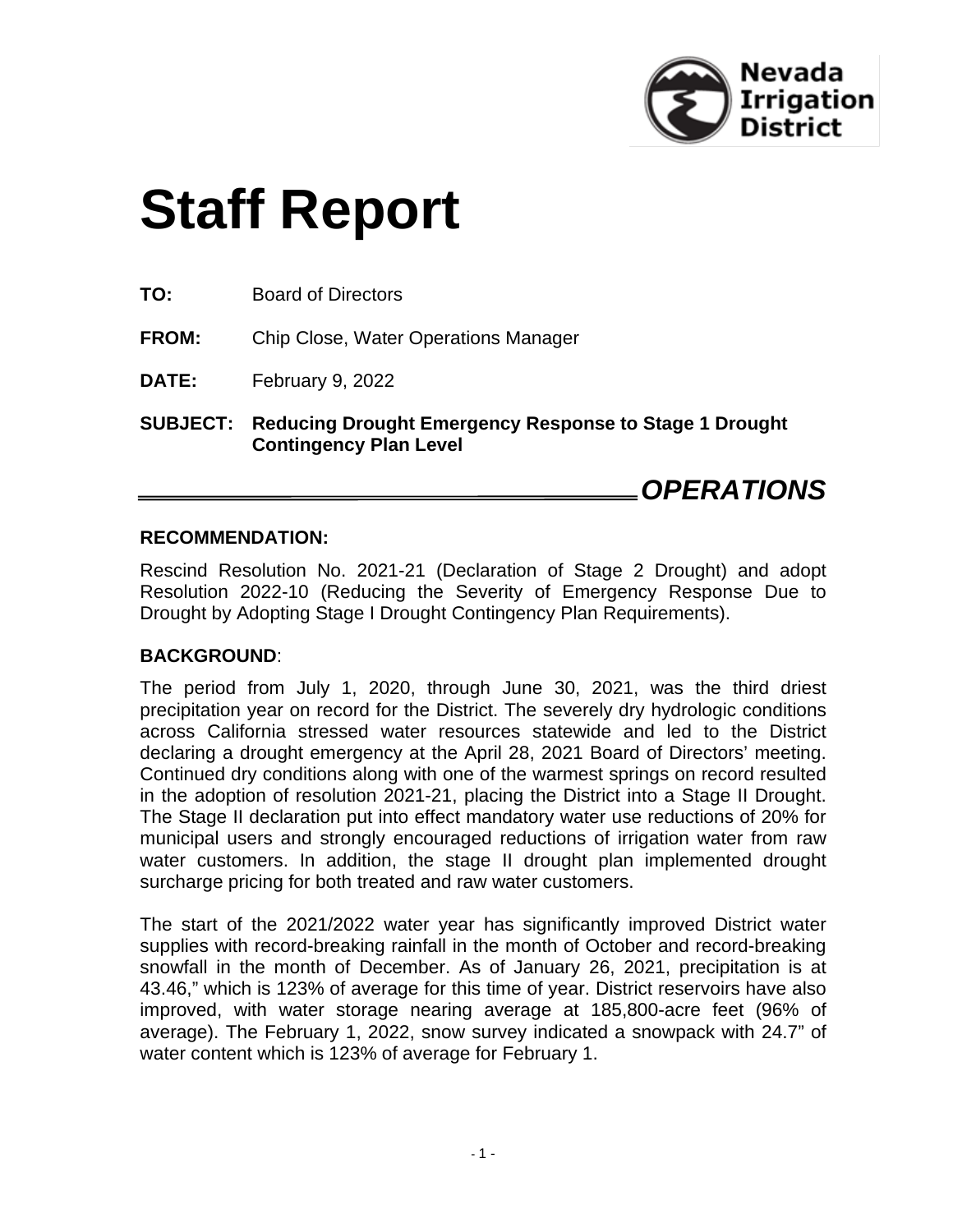Given the unusually dry conditions in January, staff took a conservative approach in forecasting April 1 water availability. Utilizing the above-noted rainfall and snowpack to date, combined with 50% of average February through July precipitation and 60% of estimated available runoff provides an estimated April 1 availability of 275,600-acre feet. This puts the District in a normal water year category for drought planning purposes. Staff is not including the availability of PG&E water at this time.

While hydrologic conditions have made a marked improvement, water supply is not at a point where all drought considerations should be dropped. Staff is recommending the Board adopt resolution 2022-10, which will decrease the District's drought level to Stage I. This action will allow staff to continue to communicate the need for conservation and water efficiency and will return consumptive water rates to normal pre-drought levels.

Lastly, Resolution 2022-10 provides the details on Stage I action items but deviates from the Drought Contingency Plan Stage I in the declaration of no surplus water availability. Staff will be returning to the Board in March with an updated water supply analysis for the final determination of surplus water.

#### **BUDGETARY IMPACT**:

Resolution 2021-21 enacted drought pricing to recoup lost revenue and offset increased operational costs due to drought. The drought rate is based on the February 2019 Water Rate Cost of Service Study, and the associated water rates adopted by the Board. Per the Rate Study, the drought rates are intended for cost recovery associated with increased costs due to drought and the implementation of conservation measures, and decreased volume associated with voluntary and/or mandatory volumetric reductions. Below is an estimate of the costs and revenues gained since the implementation of Resolution 2021-21.

| Treated Water Sales July 1 - December 31       |                                             |               |           |                          |                   |  |
|------------------------------------------------|---------------------------------------------|---------------|-----------|--------------------------|-------------------|--|
|                                                |                                             |               |           |                          | Revenue Reduction |  |
| Year                                           | Consumption in HCF                          |               |           | Compared to 2020         |                   |  |
| 2021                                           | $2,234,410$ (15% < 2020)                    |               |           | (\$997,181)              |                   |  |
| <b>Seasonal Raw Water Voluntary Reductions</b> |                                             |               |           |                          |                   |  |
|                                                |                                             |               |           |                          | Revenue Reduction |  |
| Year                                           | <b>Voluntary Raw Water Reduction Amount</b> |               |           | from Conservation        |                   |  |
| 2021                                           | 172 Miners Inches                           |               |           | (\$57,875)               |                   |  |
| <b>Fall Water Sales Elimination</b>            |                                             |               |           |                          |                   |  |
| Year                                           | <b>Number of Customers</b>                  |               | Purchased | <b>Revenue Reduction</b> |                   |  |
| 2020                                           | 88 Customers                                |               | \$30,399  |                          |                   |  |
| 2021                                           | 0 Customers                                 |               | \$0       | (\$30,399)               |                   |  |
| <b>Total Reduction of Revenue</b>              |                                             | (\$1,085,455) |           |                          |                   |  |

#### **Reduction of Revenue Due to Drought**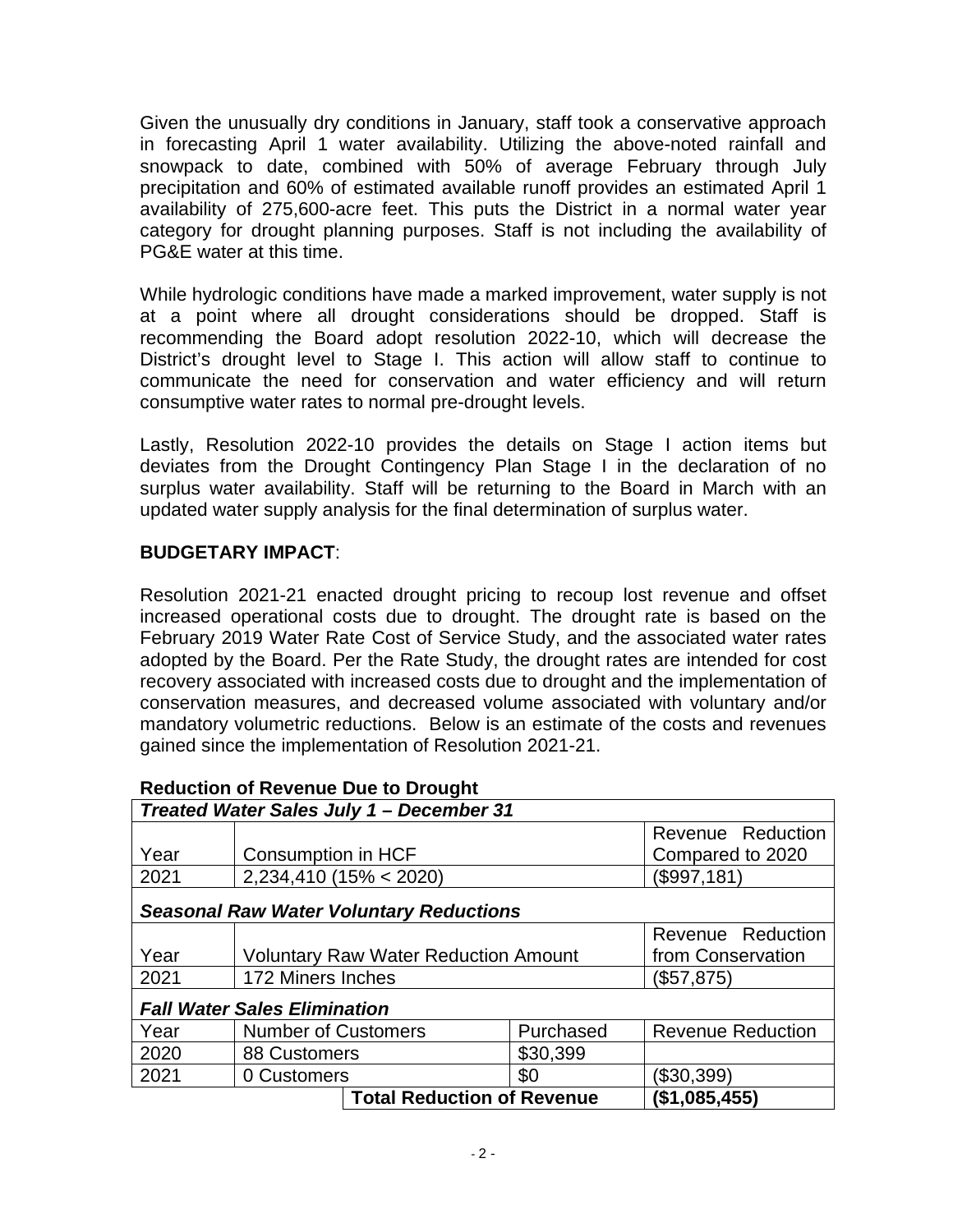#### **Increased Operational Costs\***

| <b>Description</b>                                     | Cost         |                  |                    |           |
|--------------------------------------------------------|--------------|------------------|--------------------|-----------|
| <b>PG&amp;E Water Purchase</b>                         | \$700,000    |                  |                    |           |
| <b>Outreach and Mailings</b>                           | \$25,000     |                  |                    |           |
| Staff Time for Regulatory Reporting & Bill Adjustments | \$50,000     |                  |                    |           |
| <b>Staff Time for WTR Waste Patrol</b>                 | 25,000       |                  |                    |           |
| <b>Staff Time for Canal Regulations</b>                | \$50,000     |                  |                    |           |
| * Estimates to date                                    | <b>Total</b> | <b>Increased</b> | <b>Operational</b> | \$850,000 |
|                                                        | <b>Costs</b> |                  |                    |           |

Total of both increased operational costs and loss of revenue = \$1,935,455

#### **Increased Revenue from Drought Surcharge 7/1/ 2021 through 12/31/2021**

| <b>Treated Water</b> |       | .541,430    |
|----------------------|-------|-------------|
| <b>Raw Water</b>     |       | \$503,216   |
|                      | Total | \$2,044,646 |

In summary, it is estimated the total cost of drought is \$1.935 million dollars while drought surcharge pricing has increased revenue by \$2.045 million dollars. Per these estimates, the District has fully recouped its drought losses to date.

#### **CONCLUSION**

Due to the current availability of water supply, staff recommends that the Board adopt the proposed resolution reducing the current drought stage from Stage 2 to Stage 1. Associated with this action would be the elimination of the drought surcharge. It should be noted that the Annual Budget for 2022 includes the purchase of additional water from PG&E; however, even with the purchase, it is projected that water revenues (budgeted at \$74,620,100) will exceed planned expenditures.

As previously stated, staff also recommends that the Drought Contingency Plan be reconsidered based on the Plan for Water outcomes to better define future supply challenges and demand projections.

JH

Attachments: (1)

• Resolution 2022-10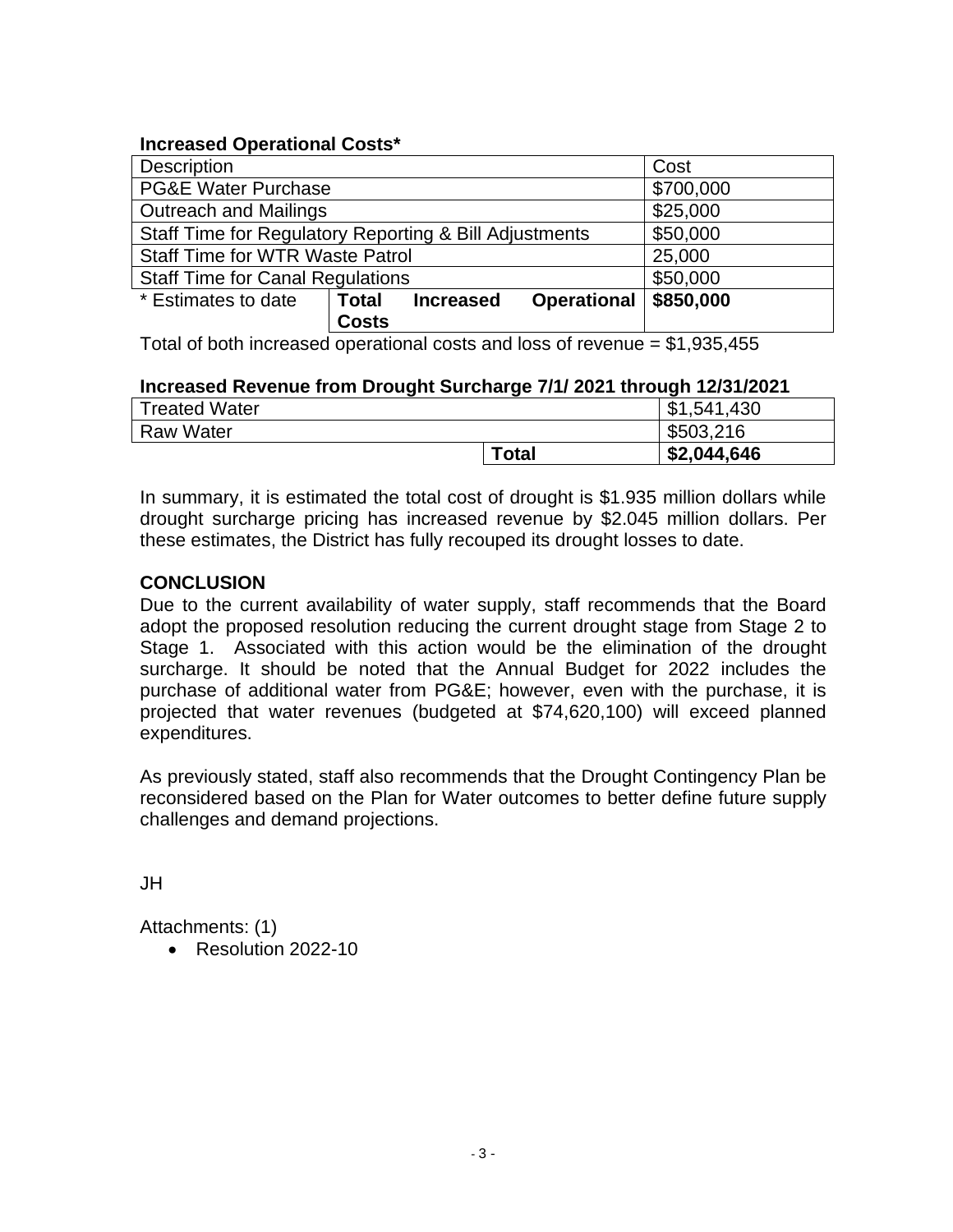

# RESOLUTION NO. 2022-10

### OF THE BOARD OF DIRECTORS OF THE NEVADA IRRIGATION DISTRICT

#### **REDUCING THE SEVERITY OF EMERGENCY RESPONSE DUE TO DROUGHT BY ADOPTING STAGE I DROUGHT CONTINGENCY PLAN REQUIREMENTS**

**WHEREAS** Nevada Irrigation District (NID) provides water for residential, commercial, industrial, agricultural, municipal, environmental, fire protection and prevention purposes as well as other beneficial uses of water; and

**WHEREAS,** 2020 was the start of multi-year dry conditions that created increased withdrawals from storage, reduced end of year carryover storage to below-average amounts, and increased operational costs, and

**WHEREAS**, on April 21, 2021, Governor Gavin Newsom issued a State of Emergency Proclamation, stating that "much of the West is experiencing severe to exceptional drought and California is in a second consecutive year of dry conditions, resulting in drought or near-drought throughout many portions of the State" and "drought conditions vary across the State and some watersheds…are extremely dry and are facing substantial water supply and ecosystem challenge"; and

**WHEREAS,** the 2020/2021 water year was classified as critically dry and resulted in drought conditions throughout the District's service area and watersheds, with precipitation being 49% or worse as compared to normal and actual snowpack runoff being historically low; and

**WHEREAS,** on April 28, 2021, due to continued dry conditions, the Board of Directors of the District adopted Resolution No. 2021-11 Declaration of Drought, which imposed increased conservation measures, and requested a 10% voluntary reduction in water use from all District customers; and

**WHEREAS**, on May 10, 2021, Governor Newsom issued a second Proclamation of a State of Emergency due to drought, observing "a historic and unanticipated" depletion of the expected snowpack runoff and declaring drought emergency in forty-one counties, including Nevada, Placer, and Yuba Counties; and

**WHEREAS,** on May 25, 2021, recognizing the sudden, unexpected lack of snowpack runoff which exasperated emergency drought conditions, the District, the Board of Directors authorized the purchase of 16,000 acre-feet of water at the cost of \$700,000 from Pacific Gas & Electric Co.; and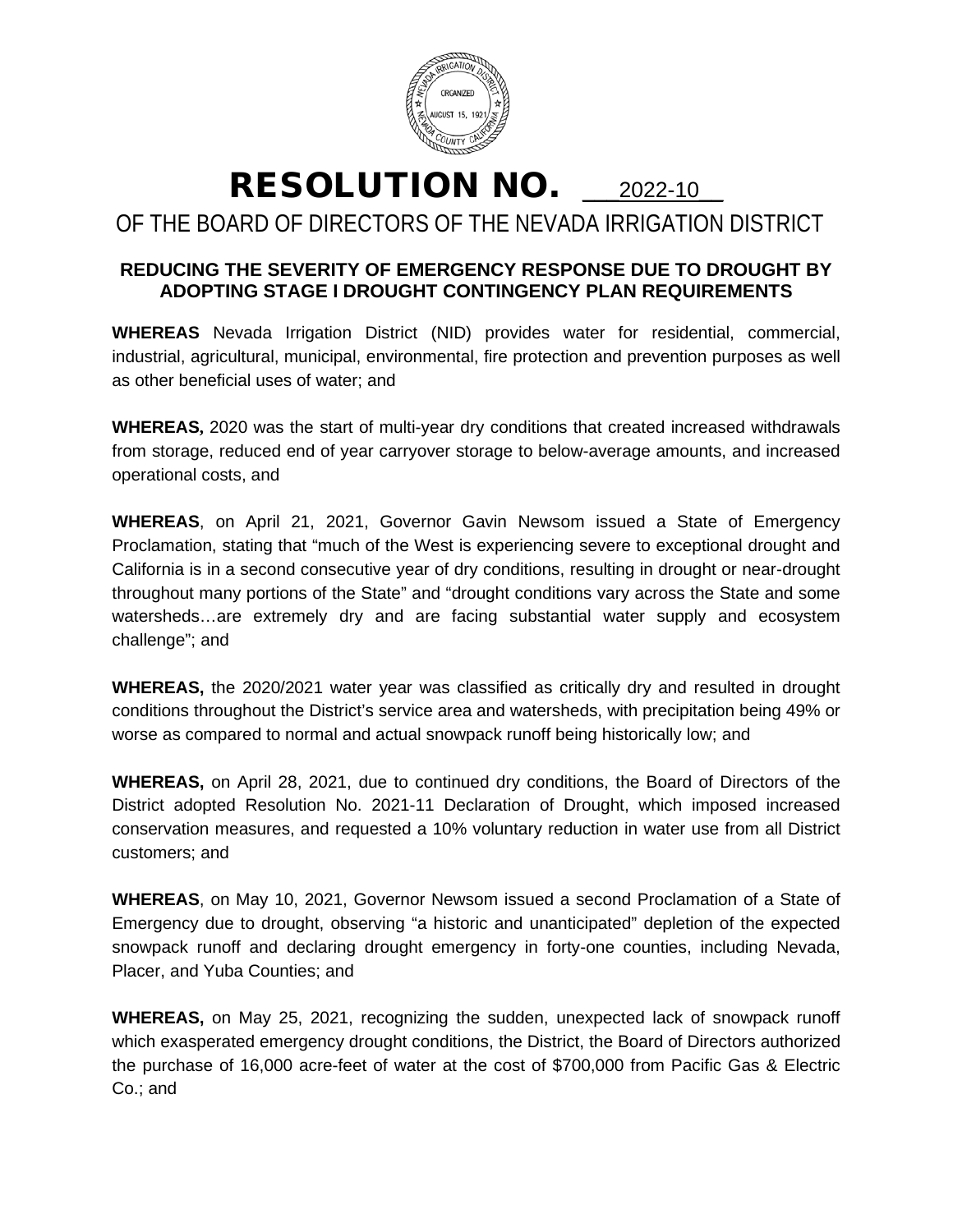2022-10 - Reducing the Severity of Emergency Response Due to Drought by Adopting Stage 1 Drought Contingency Plan Requirements Page 2

**WHEREAS,** on July 1, 2021, to assure continued supply of water for public health and safety, including domestic, irrigation, sanitation, environmental and fire prevention and suppression uses during this drought, the District adopted Resolution 2021-21, implementing a modified Stage II of its Drought Contingency Plan (that did not include mandatory reductions for irrigation customers); and

**WHEREAS,** the 2021/2022 water year has begun with record-breaking precipitation in October and December, which has led to 43.46" of precipitation at the Bowman Lake reporting station, which is 123% of average for this date; and

**WHEREAS,** substantial precipitation produced a marked increase in the District's water storage reservoirs from the low point of 69% of average in October 2021 to 98% of average for the end of January 2022; and

**WHEREAS,** the results of the District's February 1, 2022, snow survey indicated a snowpack with 24.7" of water content which is 123% of average for this time of year; and

**WHEREAS,** conservative forecasting accounting for 50% of average precipitation and 60% runoff recovery, without the addition of PG&E purchased water in 2022, results in an anticipated water availability of 275,600 by April 1, 2022; and

**WHEREAS,** per the District's Drought Contingency Plan, 275,600 acre-feet of water availability by April 1, places the District in a normal water year based upon supply; and

**WHEREAS,** the 2021/2022 water year started wet; however, long-term forecasting predicts a return to dry conditions continuing the need for water efficiency awareness and conservation in line with Stage I of the District's Drought Contingency Plan.

**WHEREAS,** drought surcharge pricing adopted on July 1, 2021, has allowed the District to recoup \$2.045 million in revenue to offset the \$1.935 million in costs due to drought; and **WHEREAS**, on January 4, 2022, the State Water Resources Control Board adopted an emergency regulation that became effective January 18, 2022, to prohibit wasteful water practices, including irrigating ornamental landscapes when it is raining, using potable water to clean hard surfaces or driveways, and the use of ornamental fountains without recirculating pumps.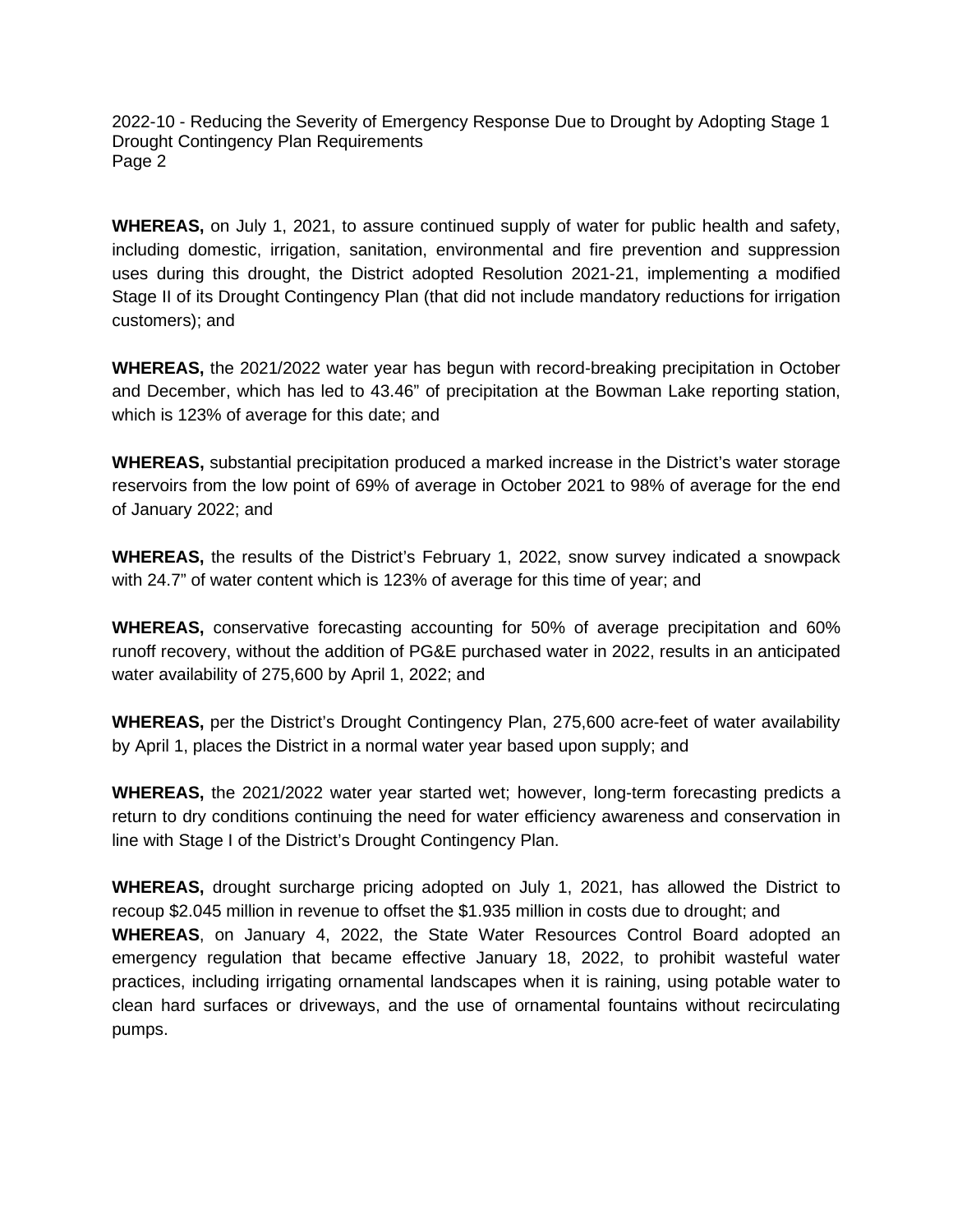2022-10 - Reducing the Severity of Emergency Response Due to Drought by Adopting Stage 1 Drought Contingency Plan Requirements Page 3

**NOW, THEREFORE, BE IT RESOLVED AND PROCLAIMED** by the Board of Directors of the Nevada Irrigation District that Resolution 2021-21 is rescinded, and for reasons set forth herein, the severity of response to local drought emergency is reduced to Stage I throughout the District's service area, which includes portions of Nevada County, Placer County, and Yuba County.

**BE IT FURTHER RESOLVED** that to continue to conserve supplies, including carryover storage, required for various beneficial uses of water, and to preserve the health and safety of the customers of the District, the District will implement Stage I of the District's Drought Contingency Plan as provided here within.

**BE IT FURTHER RESOLVED** that Stage II drought surcharge pricing will terminate with the next billing cycle beginning March 1, 2022.

**BE IT FURTHER RESOLVED** that the General Manager is authorized to identify additional operational actions and request additional conservation measures as determined necessary to meet the needs of public health and safety. Additional conservation measures, as imposed, shall be specifically described and communicated to all customers through one or more of the following: newspaper, public posting, and website and reported to the Board of Directors at the next available board meeting.

**BE IT FURTHER RESOLVED** that the target minimum carryover storage to be preserved for the 2023 water year shall be >110,000-acre feet for end of October storage.

**BE IT FURTHER RESOLVED** that water use for domestic, municipal, and industrial purposes by all District customers, including wholesale customers, shall observe the water use practices established in the District's Drought Contingency Plan Stage I.

**BE IT FURTHER RESOLVED** that irrigation water customers shall be subject to the following reduction measures as established in Stage I of the District's Drought Contingency Plan. Staff shall utilize the methods below to equitably reduce irrigation water deliveries to conserve supply, including maintenance of adequate carryover storage, as necessary for public health and safety:

(a) All District irrigation water customers are strongly encouraged to implement irrigation efficiency practices.

(b) New and increased irrigation water sales to in-District customers shall be subject to review and approval by Staff to confirm that the order is limited to the smallest amount of water necessary to serve the customer's beneficial use.

(c) Existing outside District sales shall be subject to restriction or interruption at any time